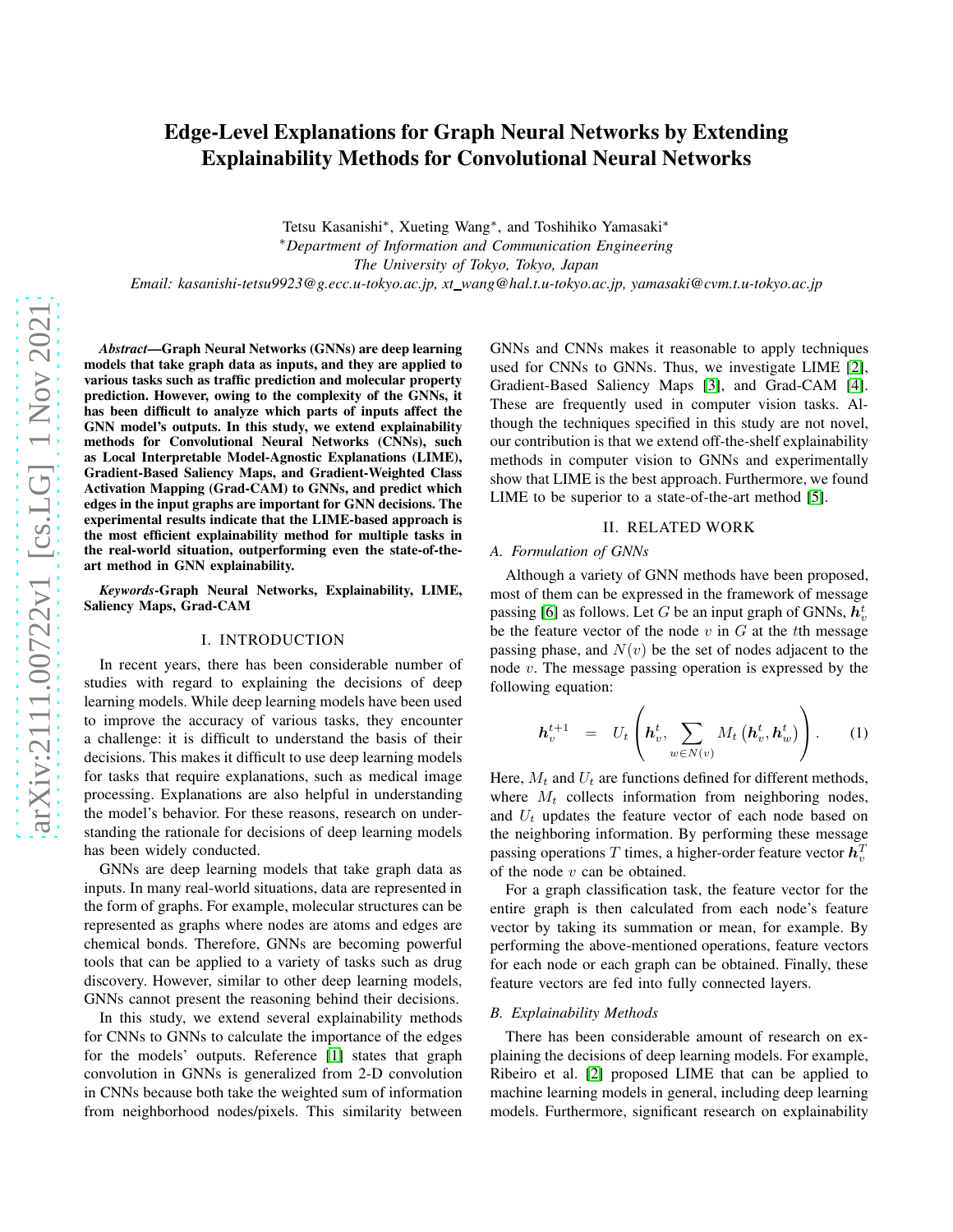methods that are designed for CNN models has been carried out. For example, Simonyan et al. [\[3\]](#page-3-2) proposed Gradient-Based Saliency Maps. This method simply differentiated the output of the model with respect to each pixel and created a heat map. Another explainability method for CNN models is Grad-CAM [\[4\]](#page-3-3). Grad-CAM used the values of feature maps in CNN models and the differential of the output with respect to them to calculate each pixel's importance. Then, a heat map was created.

Contrary to the explainable models for CNNs, there are fewer works that explain GNN models. For example, Pope et al. [\[7\]](#page-3-6) extended Grad-CAM to GNNs and calculated the importance of each node for the output of the GNN model. Note that this approach is designed to explain the contribution of the nodes only. GNNExplainer [\[5\]](#page-3-4) is an explainability method for GNNs that explains which parts of edges and which dimensions of the node features are responsible for GNN model's outputs. In addition, there are several approaches of explainability for edges in graphs. Please refer to [\[8\]](#page-3-7) for a comprehensive survey of this field.

#### III. PROPOSED METHODS

<span id="page-1-0"></span>In this section, we extend the explainability methods for CNNs to GNNs to predict which edges are important for GNN decisions. We define an important edge as "an edge that contributes to the increase of the GNN model's output."

## *A. LIME-Based Method*

First, we propose a LIME-based [\[2\]](#page-3-1) explainability method for GNNs. In the message passing operation described in the previous section, each node gathers the features of the adjacent nodes. Thus, the edges are the paths through which node features pass. Therefore, we define the operation to multiply node features passing through a certain edge by a weight  $w \in [0, 1]$  as "perturbing an edge." In the original LIME method, each part of the inputs is either removed completely or preserved. The perturbing operation of multiplying information by continuous weight is different from the simple removal operation of the original LIME algorithm.

Let *n* be the number of edges in the input graph  $G$ ,  $p$ be the probability of perturbing each edge, and  $m$  be the number of samples.  $p$  and  $m$  are both hyperparameters. First,  $m$  graphs in which each edge of  $G$  is perturbed with the probability of  $p$  are input to the GNN model. Then, the combination of vectors  $x_k = [0, 1]^n$  that indicates which edge was perturbed and the output value of the model  $y_k$ for  $k = 1, 2, ..., m$  are obtained. Here, each dimension of  $x_k$  corresponds to each edge of G and shows the weight by which the information passing through each edge is multiplied. A linear regression model is then constructed to predict  $y_k$  from  $x_k$ , and the importance of each edge is obtained as the coefficients of the linear regression model. As the linear regression model, we use Lasso [\[9\]](#page-3-8), which has a regularization term that limits the number of nonzero coefficients. The loss function used for training the Lasso model  $f$  is the weighted mean squared error (MSE):

$$
\mathcal{L} = \sum_{k=1}^{m} \exp\left(-\frac{(n - \|\mathbf{x}_k\|_1)^2}{\sigma^2}\right) \left(f\left(\mathbf{x}_k\right) - y_k\right)^2 + \lambda \|\mathbf{w}\|_1,
$$
\n(2)

where  $\mathbf{w} \in \mathbb{R}^n$  represents f's coefficients, and  $\sigma$  and  $\lambda$  are both hyperparameters.

## *B. Saliency Map-Based Method*

In this section, we propose an extension of Saliency Maps [\[3\]](#page-3-2) to calculate each edge's importance. Here, we consider GGNN [\[10\]](#page-3-9) as the model to be explained for example, and assume the model's output to be y. In GGNN, the message passing operation is represented as follows:

$$
\boldsymbol{h}_{v}^{t} = \text{GRU}\left(\boldsymbol{h}_{v}^{t-1}, \sum_{w \in N(v)} \boldsymbol{W} \boldsymbol{h}_{w}^{t-1}\right),\tag{3}
$$

where  $W$  is a learnable matrix. As the edges can be considered as pathways through which the node information propagates, one can assume that  $\boldsymbol{W}\boldsymbol{h}^{t-1}_w$  passes through the edge  $e_{v,w}$  connecting the node v and the node w at the tth message passing phase. This operation is performed on all nodes in the graph, so the information that eventually passes through  $e_{v,w}$  is  $\boldsymbol{Wh}^{t-1}_v$  and  $\boldsymbol{Wh}^{t-1}_w$ . Therefore, we consider the importance of  $e_{v,w}$  to be the sum of information  $\boldsymbol{W} \boldsymbol{h}_v^{t-1}$  and  $\boldsymbol{W} \boldsymbol{h}_w^{t-1}$ . Let the size of  $\boldsymbol{W}$  be mby-*n*, the length of  $h_v^{t-1}$  be *n*, and the *k*th row component of  $\boldsymbol{Wh}_v^{t-1}$  be  $(\boldsymbol{Wh}_v^{t-1})_k$ . Then, as the importance of  $e_{v,w}$ ,  $L_{edge}[t, v, w]$  is calculated as follows:

$$
L_{edge}[t, v, w] = \sum_{k=1}^{m} \frac{\partial y}{\partial (\boldsymbol{W} \boldsymbol{h}_v^{t-1})_k} + \sum_{k=1}^{m} \frac{\partial y}{\partial (\boldsymbol{W} \boldsymbol{h}_w^{t-1})_k}.
$$
 (4)

## *C. Grad-CAM-Based Method*

In this section, we propose an extension of Grad-CAM [\[4\]](#page-3-3) to calculate each edge's importance. Here, we consider the same GGNN [\[10\]](#page-3-9) model as in the previous subsection for example. As in the Saliency Map-based method, the importance of  $e_{v,w}$  can be considered as the sum of the importance of  $\boldsymbol{Wh}_v^{t-1}$  and  $\boldsymbol{Wh}_w^{t-1}$ . In this method, the importance of them is calculated by the method in [\[7\]](#page-3-6), and then summed. The specific method is described below: N feature vectors from  $\overline{Wh_1^{t-1}}$  to  $Wh_N^{t-1}$  are converted to row vectors. Then, feature matrix  $G<sup>t</sup>$  are created by stacking them. The  $(v, w)$  element of  $G<sup>t</sup>$  corresponds to the wth row component of  $\boldsymbol{W}\boldsymbol{h}_v^{t-1}.$  First, the weight  $\alpha_k^t$  for  $\boldsymbol{G}^t$ 's column  $k$  is calculated as follows:

$$
\alpha_k^t = \frac{1}{N} \sum_{n=1}^N \frac{\partial y}{\partial G_{n,k}^t}.
$$
 (5)

Second, let  $\boldsymbol{\alpha}^t \in \mathbb{R}^K$  be a vector whose kth row component is  $\alpha_k^t$ . Then, the importance of  $\boldsymbol{W}\boldsymbol{h}_v^{t-1}$  is obtained by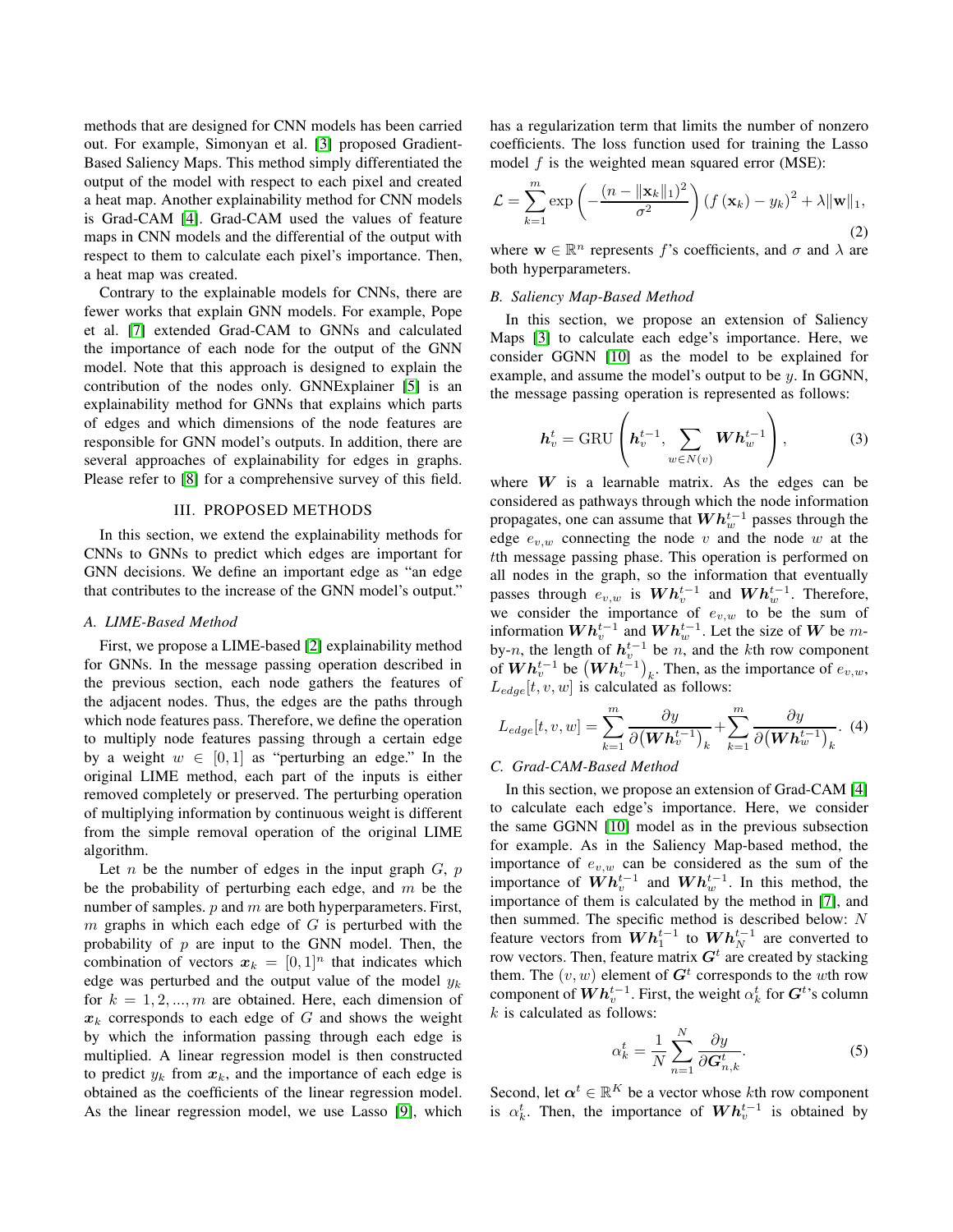calculating the dot product of  $\alpha^t$  and  $Wh_v^{t-1}$ . Finally, the importance of  $e_{v,w}$ ,  $L_{edge}[t, v, w]$  is calculated by adding the importance of vector  $\dot{W} h_v^{t-1}$  and  $W h_w^{t-1}$  as follows:

$$
L_{edge}[t, v, w] = \alpha^t \cdot \boldsymbol{W} \boldsymbol{h}_v^{t-1} + \alpha^t \cdot \boldsymbol{W} \boldsymbol{h}_w^{t-1}.
$$
 (6)

#### *D. Baseline Methods*

We compare these methods to three baseline methods: GNNExplainer [\[5\]](#page-3-4), the removal method, and the random method. In the removal method, edges are removed from the input graph one by one and are input to the model. Then, the importance of the edge is calculated by measuring the extent to which the output value decreases compared to the original value. In the random method, each edge's importance is determined randomly.

## IV. EXPERIMENTS

## *A. Experimental Setup*

We use three evaluation tasks: synthetic test, benzene ring test, and removal test. In the synthetic test, we follow the setting in GNNExplainer [\[5\]](#page-3-4) and use the dataset called BAshapes. This is a node classification dataset that contains a randomly generated graph with 300 nodes and 80 fivenode "house"-structured network motifs attached to it. In this dataset each node has no node feature values and nodes in the base graph are labeled with 0; the ones located in the "house" are labeled with 1, 2, or 3. First, a GCN [\[11\]](#page-3-10) model is trained to predict each node's label. If this model predicts that the node located in the "house" has a label other than 0, then the ground truth of the basis of this prediction can be regarded as the "house"-structured motif. The evaluation metrics is the percentage of the ground truth edges that are included in the top five edges in terms of importance calculated by each method (i.e., recall rate).

In the second evaluation task, the benzene ring test, we use the QM9 dataset [\[12\]](#page-3-11) that contains molecule graphs with atoms as nodes and chemical bonds as edges. We trained a GGNN [\[10\]](#page-3-9) model that performs binary classification if a molecule is aromatic. As a molecule being aromatic is determined only by the presence of a benzene ring in the molecule, we can determine the ground truth of explanation as the five or six edges that form the benzene ring. The evaluation metrics is the percentage of the ground truth edges that are included in the top five or six edges in terms of importance (i.e., recall rate).

The third evaluation task, the removal test, is motivated by the evaluation tasks of explainability methods for CNNs proposed by [\[13\]](#page-3-12). First, the edges in the graph are removed from one to five in the order of importance of the edges obtained by each explainability method. Second, these graphs are input to the GNN model to obtain the output values. Subsequently, the number of removed edges is plotted on the horizontal axis, and the decrease in the predicted value compared to the original value is plotted on the vertical axis



<span id="page-2-0"></span>Figure 1. Examples of explanation results for the benzene ring test.

to obtain the Area Under the Curve  $(AUC_{edge})$ . The larger the AUCedge, the better the performance of the explainability method. Let  $y_k$   $(k = 0, 1, 2, ..., 5)$  be the output of the GNN model when  $k$  edges are removed. AUC<sub>edge</sub> can be calculated by the following equation:

$$
AUC_{\text{edge}} = \sum_{k=1}^{5} \frac{(y_0 - y_{k-1}) + (y_0 - y_k)}{2}.
$$
 (7)

We use three datasets for the removal test: Cora [\[14\]](#page-3-13), Coauthor [\[15\]](#page-3-14), and Amazon [\[15\]](#page-3-14). Cora is a citation network dataset in which nodes are documents and edges are citation links. Coauthor is a coauthorship network dataset in which nodes are authors and are connected by an edge if they coauthored a paper. Amazon is a co-purchase graph dataset in which nodes are products and edges indicate that two goods are frequently bought together. We trained three GCN [\[11\]](#page-3-10) models that predict each node's label for these three datasets respectively.

#### *B. Results*

Examples of explanation results for the benzene ring test are shown in Fig. [1,](#page-2-0) which shows that the importance of edges forming benzene rings is relatively high in all methods except for GNNExplainer. In particular, LIME assigns high importance to the benzene ring edges only. LIME can determine the important edges specifically.

The results of the synthetic test, benzene ring test, and removal test are shown in Table [I.](#page-3-15) In the synthetic test, GNNExplainer (Reported) yields the best performance, followed by saliency maps. However, in the benzene ring test, LIME shows the best performance followed by the removal method and Grad-CAM, whereas GNNExplainer is the worst among all methods except for the random method. In the removal test, LIME and the removal method perform the best followed by saliency maps, whereas GNNExplainer and Grad-CAM are worse than these methods. Although GNNExplainer performs well on the synthetic dataset, it does not perform well on real-world datasets. On the other hand, LIME is generally better than the other algorithms in our experiments.

In the removal test, the performances of LIME and the removal method are comparable, but the removal method requires high computational costs because it removes each